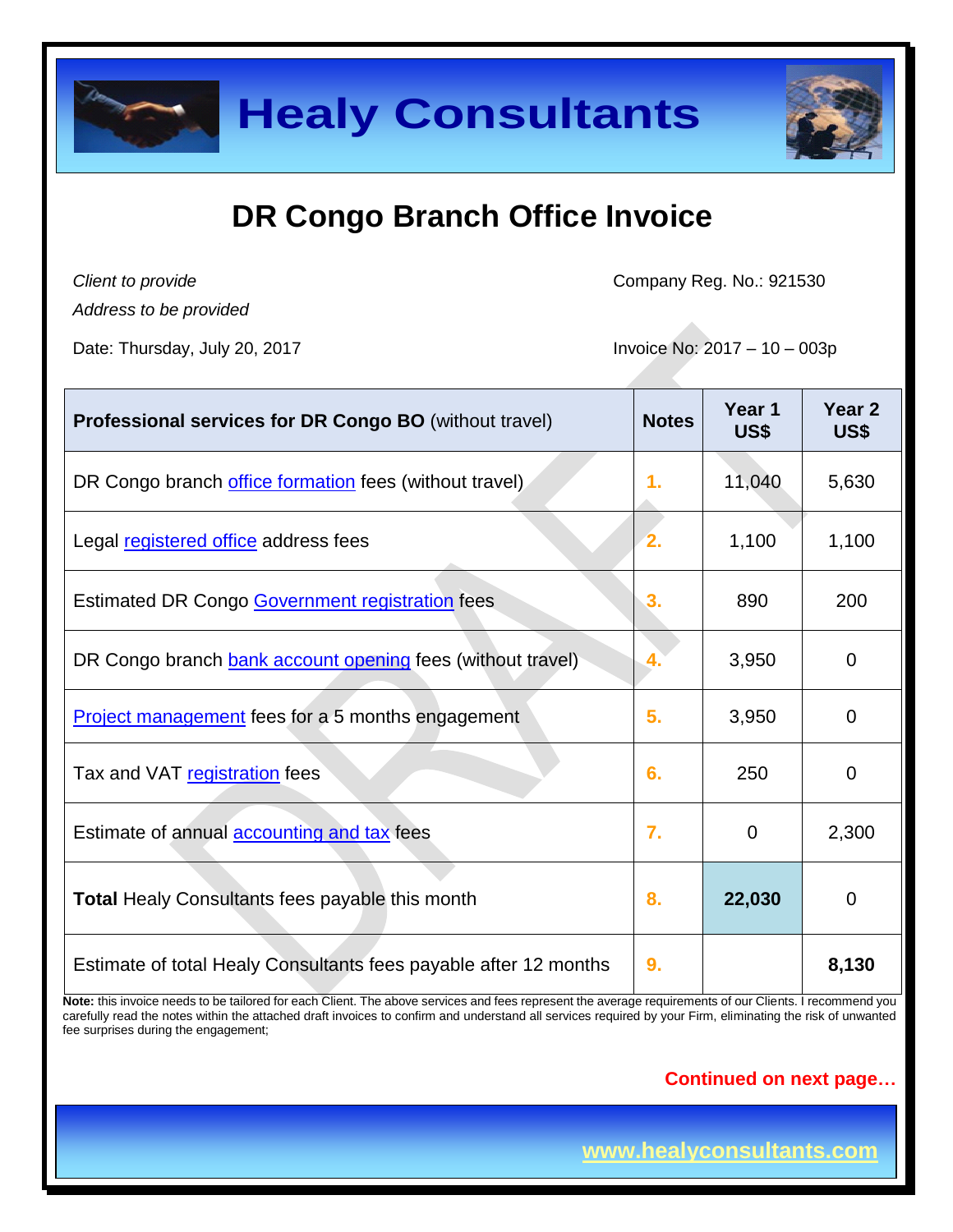

#### *Notes to invoice above*

**1.** Healy Consultants' fees to efficiently and effectively project manage Client's DR Congo engagement within 5 [months \(click link\),](http://www.healyconsultants.com/democratic-republic-of-congo-company-registration/fees-timelines/#timelines) including **i)** choosing the optimum regulatory license for our Client's business activities **ii)** reserving the branch office name **iii)** liaising with lawyers and accountants and **iv)** submitting a quality company incorproation application to the Guichet Unique de la Création [d'Entreprises;](http://fr.guichetunique.cd/)

All [engagement fees](http://www.healyconsultants.com/company-registration-fees/) (click link) are agreed and paid up front and agree to the fees published on our country web pages. Consequently, there are no hidden fees or surprises or ambushes throughout the engagement. All engagement deadlines are agreed up front in the form of [a detailed project plan,](http://www.healyconsultants.com/index-important-links/example-project-plan/) mapping out deliverables by week throughout the engagement term;



Every second day during the engagement, we email our Client a [detailed email engagement status](http://www.healyconsultants.com/index-important-links/weekly-engagement-status-email/)  [update.](http://www.healyconsultants.com/index-important-links/weekly-engagement-status-email/) Our Client is immediately informed of engagement problems together with solutions. Your dedicated engagement manager is reachable by phone, skype, live chat and email and will communicate in your preferred language;

- **2.** In accordance with [DR Congo Companies Act,](http://www.ohada.com/actes-uniformes.html) each BO shall as from the date of its incorporation have a legal registered office in DR Congo, to which all official government communications and notices may be addressed. To comply with this statutory requirement, Healy Consultants' DR Congo office will be the registered office address for your BO. Thereafter, this address will be used to receive Government correspondence including **a)** annual and quarterly tax returns; **b)** bank statements and **c)** employee payroll tax and pension correspondence. Most of our Clients wish to place Healy Consultants [DR Congo office address \(click link\)](http://www.healyconsultants.com/virtual-office/) on invoices, contracts, websites and business cards:
- **3.** This fee is an estimate of government costs payable during your Firm's engagement. All government fee payments will be supported by original receipts and invoices. Examples of government costs include **i)** registering the company bylaws; **ii)** obtaining the RCCM number; **iii)** registering the branch office for tax with the [Direction Générale des Impots.](http://www.dgi.gouv.cd/) Following engagement completion, Healy Consultants will refund our Client any excess of funds received over actual Government costs paid;

**Continued on next page…**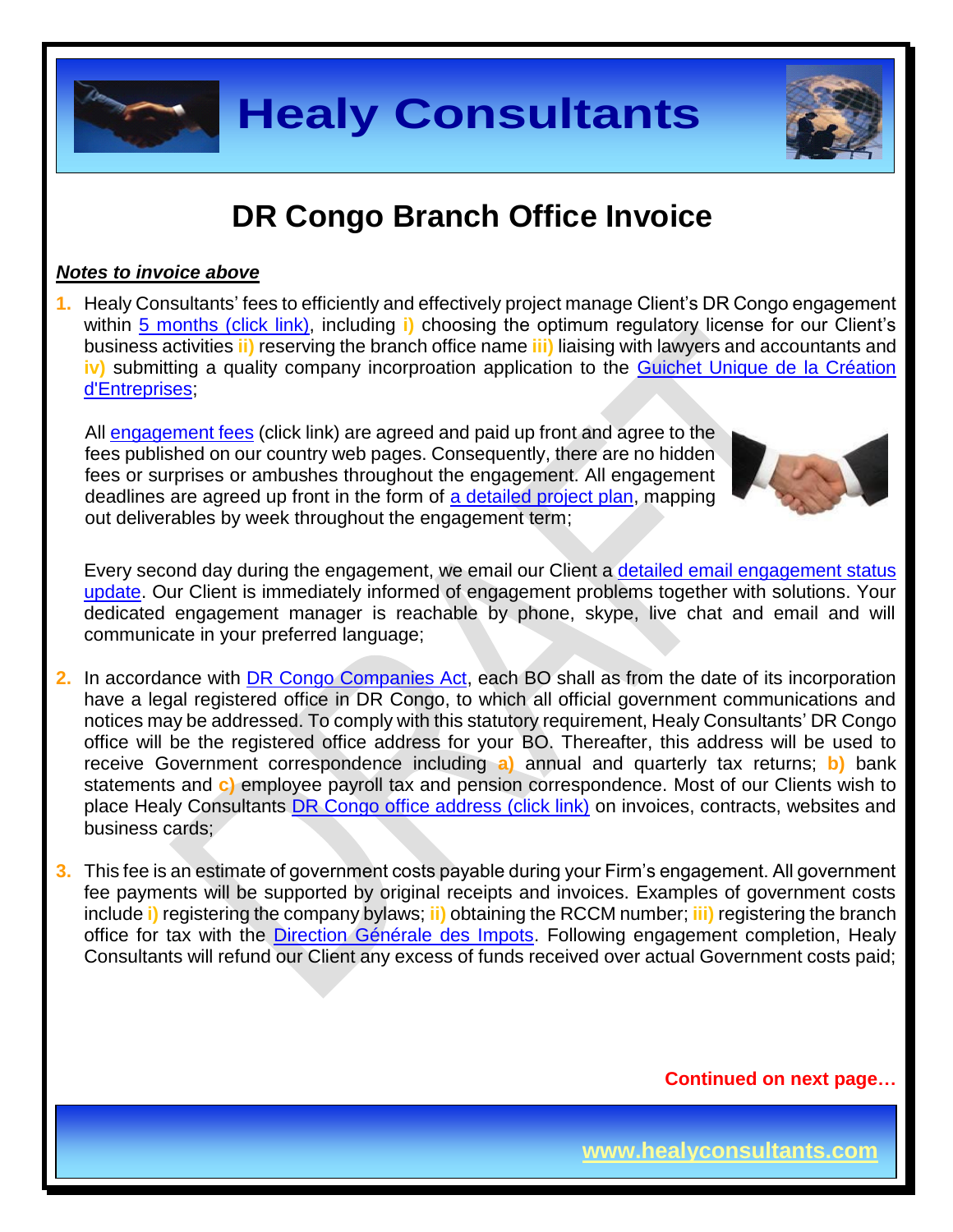



### **DR Congo Branch Office Invoice**

**4.** Healy Consultants will be pleased to open a Congo branch bank account without travel. It is a time consuming task, Healy Consultants will shelter our Client from the administrative challenges. As you can appreciate, it is a difficult task to obtain branch bank account approval through a newly formed branch office, when shareholders and directors and bank signatories reside overseas. Healy Consultants will prepare a business plan for the bank to optimize the probability of branch bank account approval. Depending on our Client business and nationality, there is a 20% probability the banks will request a bank signatory to travel for a one-hour bank interview. Healy Consultants will try its best to negotiate with the bank for a travel exemption. If our Client must travel to Congo for corporate bank account opening, Healy Consultants will refund our Client US\$950;

If our Client is not comfortable with only a DR Congo branch bank account, Healy Consultants will be pleased to ope[n an international branch](http://www.healyconsultants.com/international-banking/) bank account (click link) outside of DR Congo. Examples include New York, Germany, Liechtenstein, Austria, Bulgaria, South Africa, Australia, London, South America or Dubai. All banks will be top tier banks in these countries with excellent internet banking services. Example of our global banking partners include HSBC, Standard Chartered Bank, Citibank, Barclays, Standard bank, ANZ bank, Ecobank, UBS, Credit Suisse;

The banks enjoys ultimate power of approval of branch bank account applications. Consequently, guaranteed success is outside of Healy Consultants' control. What is inside our control is the preparation and submission of a high quality bank application that maximizes the likelihood of approval. To date, we enjoy a 100% approval record because of [our global banking relationships](http://www.healyconsultants.com/international-banking/corporate-accounts/) and determination.

Global banks continue to tighten branch bank account opening procedures, their internal compliance departments completing more thorough due diligence of Clients. Consequently, our Clients should expect the branch bank account approval period to take up to 4 weeks. Furthermore, global banks now require evidence of proof of business in the country where the corporate bank account will be, including sales contracts or lease agreement;







**Continued on next page…**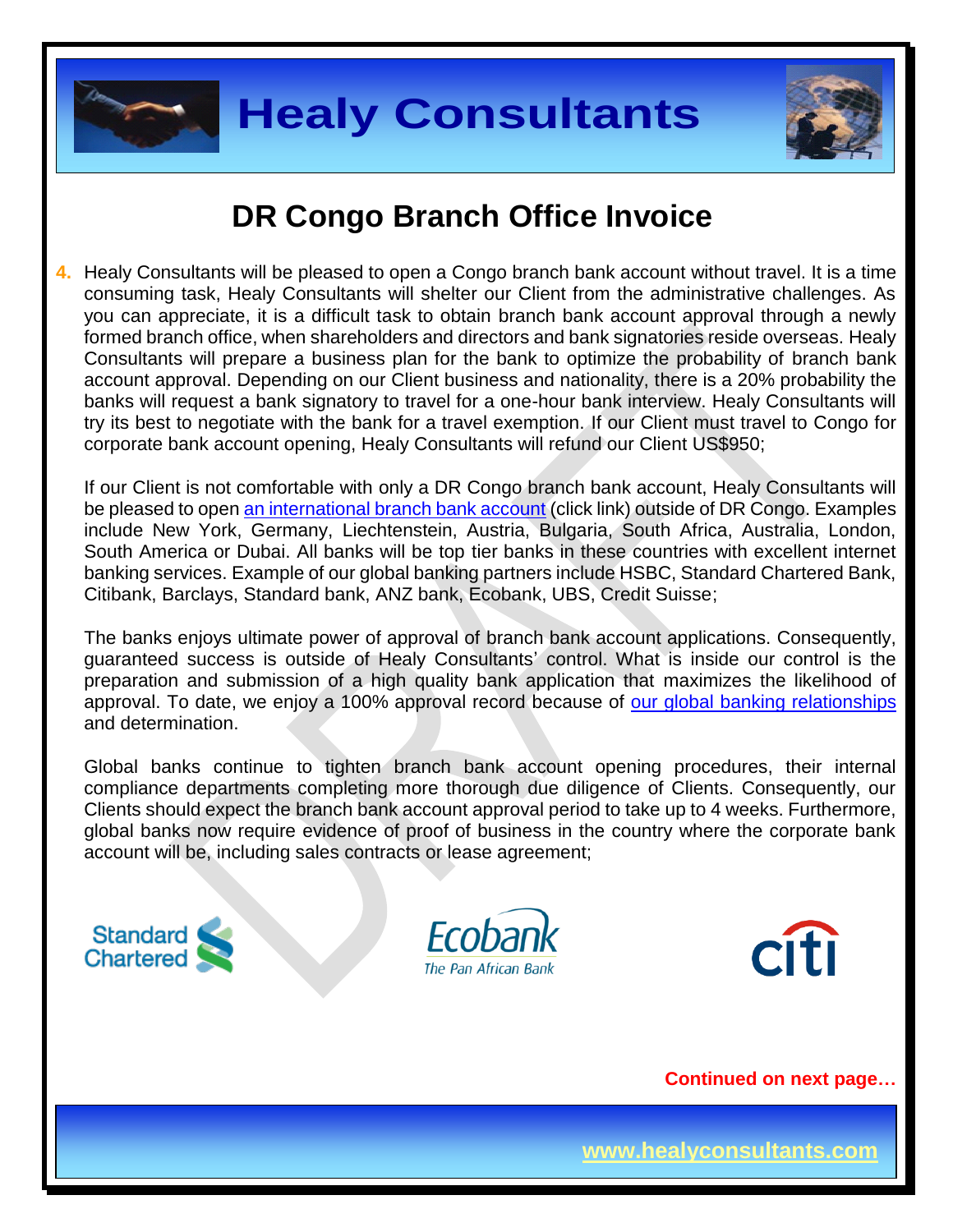



# **DR Congo Branch Office Invoice**

- **5.** Healy Consultants Group PLC project management fees relate to time and resources dedicated to:
	- **a.** thoroughly research and plan DR Congo branch business set up for our Client;
	- **b.** devising strategies to **i)** minimise the total engagement period **ii)** complete the engagement without our Client travelling **iii)** avoid the need for a specific regulatory license;
	- **c.** agreeing the optimum branch structure with our Client;
	- **d.** submitting a high-quality change of corporate structure application to the [Direction Générale des](http://www.dgi.gouv.cd/)  [Impots;](http://www.dgi.gouv.cd/)
	- **e.** choosing the optimum regulatory license for our Client's business activities (if required);
	- **f.** injecting the paid up share capital on our Client's behalf (if required);
	- **g.** collating and supervising the legalisation and attestation and translation of Client documents;
	- **h.** weekly detailed engagement [status updates](http://www.healyconsultants.com/index-important-links/weekly-engagement-status-email/) to our Client and weekly Friday conference calls;
	- **i.** payment of retainer fees to multiple local lawyers and accountants;
	- **j.** ensuring our Client complies with local regulations and legally owns and controls the new entity;
	- **k.** ascertain the specific accounting, tax, legal and compliance considerations;
	- **l.** finding solutions to [challenges that occur](http://www.healyconsultants.com/engagement-project-management/) throughout the engagement;
	- **m.**determining the local and international tax obligations of the business entity, including corporate income tax, payroll taxes, withholding tax and sales taxes.
- **6.** In accordance with [DR Congo's Indirect Taxation Act,](http://www.loc.gov/law/foreign-news/article/congo-the-democratic-republic-of-the-new-tax-measures-adopted/) each entity must register for corporate tax and VAT at the [Direction Générale des Impots;](http://impots-gouv.cg/communications/index)

**7.** For an active trading branch office, these **accounting and tax (click link)** fees are an estimate of Healy Consultants fees to efficiently and effectively discharge your annual branch office accounting and tax obligations. Following receipt of a set of draft accounting numbers from your branch office, Healy Consultants will more accurately advise accounting and tax fees. For a dormant branch office, Healy Consultants fees are only US\$950;



**Continued on next page…**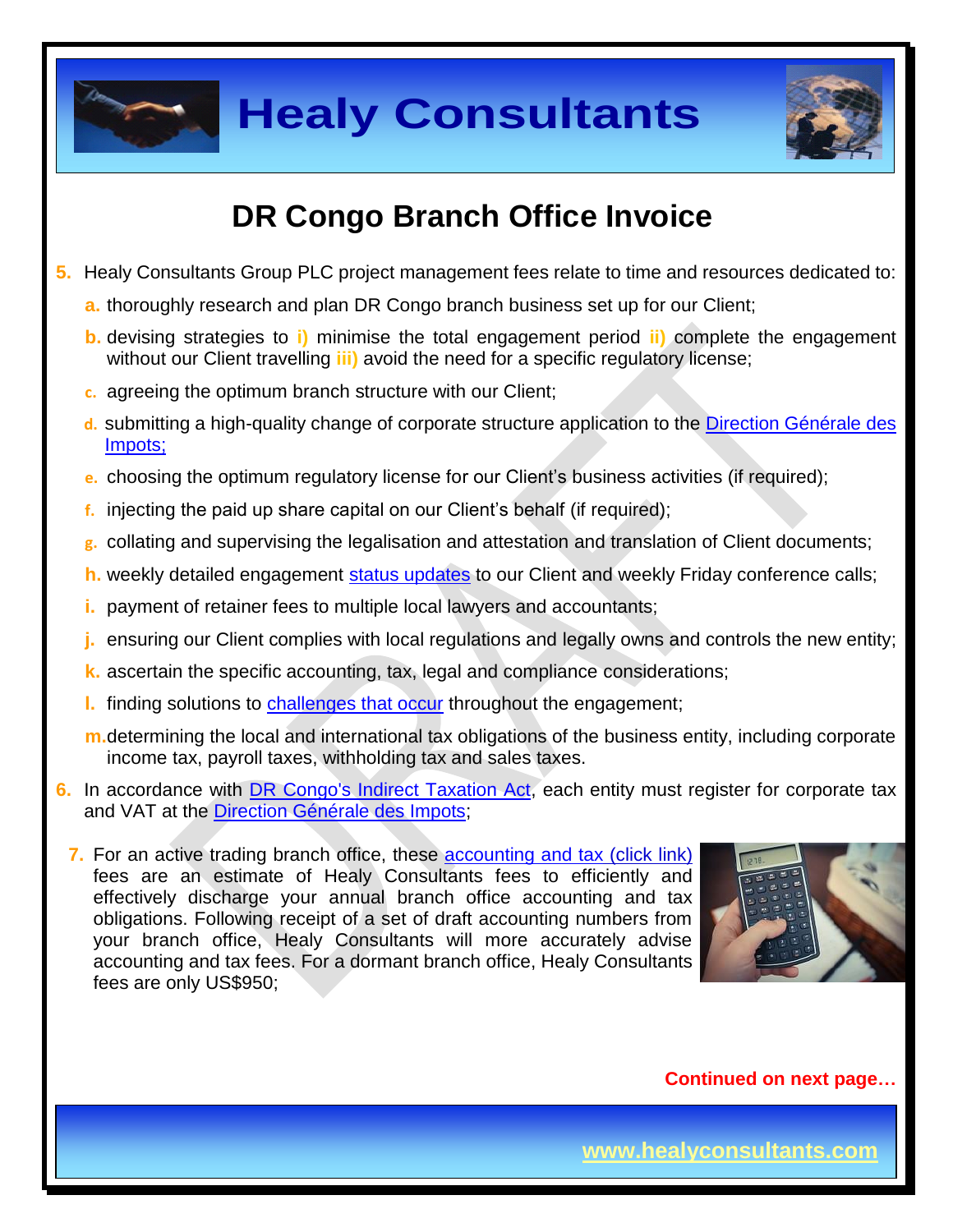



## **DR Congo Branch Office Invoice**

- **8.** All fees quoted in this invoice correspond to fees quoted on Healy Consultants' [website.](http://www.healyconsultants.com/company-registration-fees/) Please review this invoice carefully to identify errors. During the rush of a business day, it is possible Healy Consultants inadvertently made fee calculation errors, typing errors or omitted services or omitted historic fee payments from Clients. In the unfortunate event you identify invoice errors, please revert to me directly re the same. I apologize in advance if I or my staff made invoice errors;
- **9.** Assuming our Clients' re-engage Healy Consultants in year 2, this fee is an estimate of the fees payable next year, 12 months after the date of branch office registration;
- **10.**The fees quoted in this invoice are a prediction of the fees required to efficiently and effectively complete this engagement in a timely manner. If during the engagement Healy Consultants realizes that the project is more complex than anticipated, requiring a large additional investment of time, my Firm will revert to request additional fees. If Healy Consultants completes the engagement faster than expected and more easily than expected, Healy Consultants is happy to refund some fees to our Client;
- 11. In accordance with **DR Congo Companies Act**, each branch office must have at least one individual country representative ordinarily resident in DR Congo If required, Healy Consultants will be pleased to provide your firm with a professional nominee legal representative in DR Congo. Our fee amounts to US\$6,600 per annum;
- **12.**Branch business activities are limited to the activities defined by the parent company. The branch suffers a corporation tax of 35%. A branch can **i)** lease office premises and **ii)** issue sales invoice to Clients' and **iii)** sign local legal contracts. A branch can import and export goods.
- **13.**Healy Consultants will be pleased to provide our Client nominee services for their DR Congo branch office. Our fee for offering nominee legal representative service is US\$9,000. Additionally, if our Client requires nominee shareholder and director services [\(click link\),](http://www.healyconsultants.com/corporate-outsourcing-services/nominee-shareholders-directors/) Healy Consultants will be pleased to assist. Our fee for professional, passive nominee corporate [shareholder](http://www.healyconsultants.com/national-shareholder-services/) amounts to US\$2,100 per annum. Our fee to be both nominee director and shareholder amounts to US\$6,600 per annum. Being the sole shareholders and sole director of a Client's company exposes Healy Consultants to reputation, litigation and financial risk;

**Continued on next page…**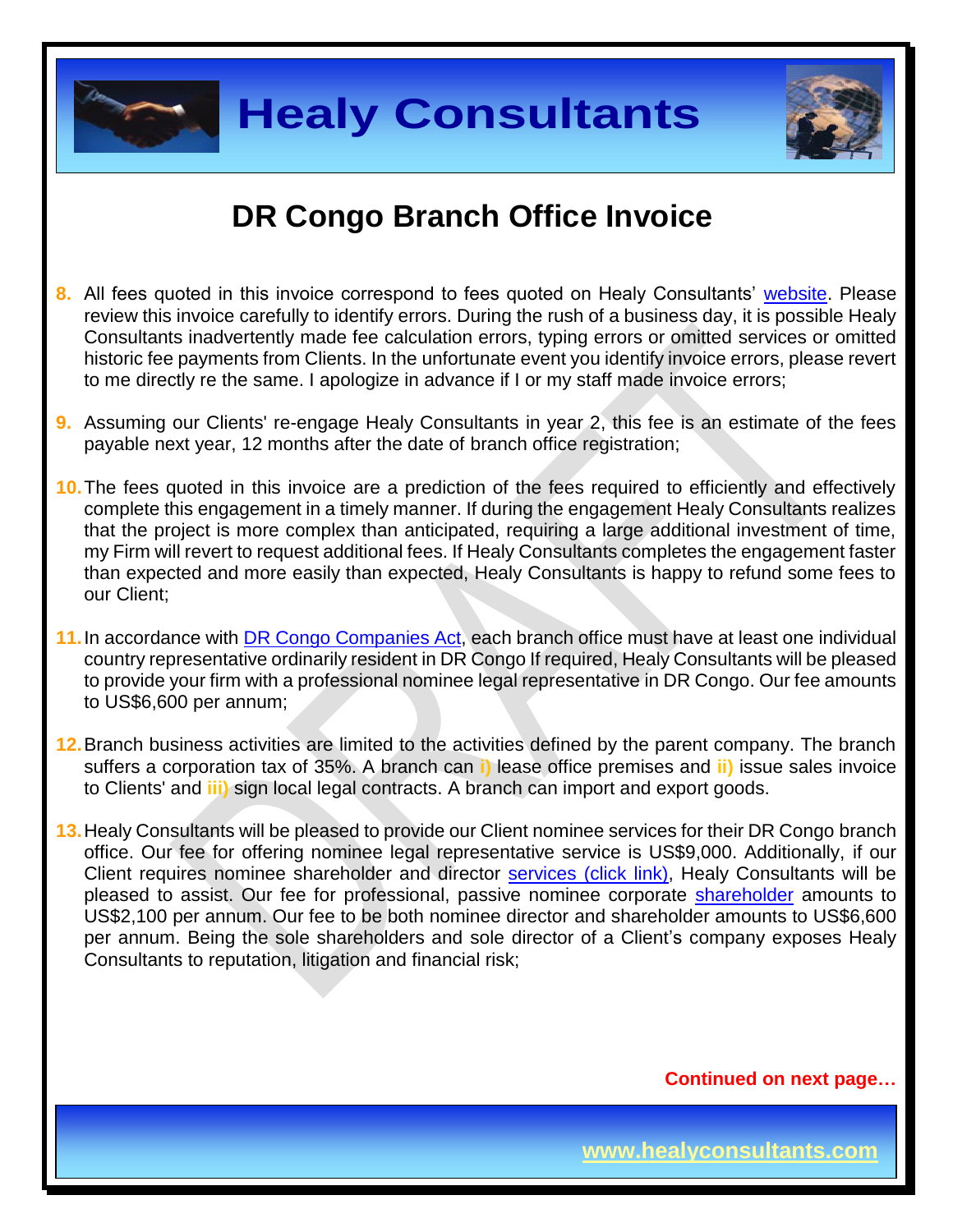



**14.** If our Client and Healy Consultants properly plan this engagement, our Clients' will *not* have to travel during this engagement. Healy Consultants will efficiently and effectively and aggressively complete branch office registration and branch bank account opening in a timely manner without our Client presence. Instead, our Client will need to **i)** sign and get documents legalized in the embassy in their country of origin and **ii)** courier the originals to Healy Consultants office;



- **15.**If required, Healy Consultants will be pleased to assist your Firm obtain [business visa](http://www.healyconsultants.com/corporate-advisory-services/migration/) approvals. Our fee is US\$3,950 for the first employee, US\$2,950 for the second employee, US\$1,950 per employee thereafter. Our employee visa fees includes preparation of a quality visa application and submitting to the correct Government immigration officers. The Government enjoys ultimate power of approval of visa applications. Consequently, guaranteed success is outside of Healy Consultants' control. What is inside our control is the preparation and submission of a high quality immigration visa application that maximizes the likelihood of visa approval;
- **16.**Monthly and quarterly Government tax obligations include **i)** monthly payroll reporting and **ii)** monthly VAT and business tax return filing. If you need our help, Healy Consultants can complete monthly Government reporting for a monthly fee of US\$860. Healy Consultants monthly support will include **i)** receive in dropbox the monthly invoices from our client **ii)** label monthly bank statement transactions **iii)** preparation and submission of VAT returns and **iv)** monitor monthly profit levels to minimize annual tax **v)** submission of monthly employee payroll reporting;
- 17. Some of our Clients engage Healy Consultants to [recruit](http://www.healyconsultants.com/corporate-outsourcing-services/how-we-help-our-clients-recruit-quality-employees/) local employees. We have a lot of experience in this area and we are quite skilled at securing quality candidates for our Clients;

Some of our Clients request Healy Consultants to provide temporary shared [office space](http://www.healyconsultants.com/virtual-office/) for 6 months until their preferred business premises is found. If your Firm requires this service, our one-time fee is US\$950. Monthly rental thereafter is paid directly to the landlord, independently of Healy Consultants;

**Continued on next page…**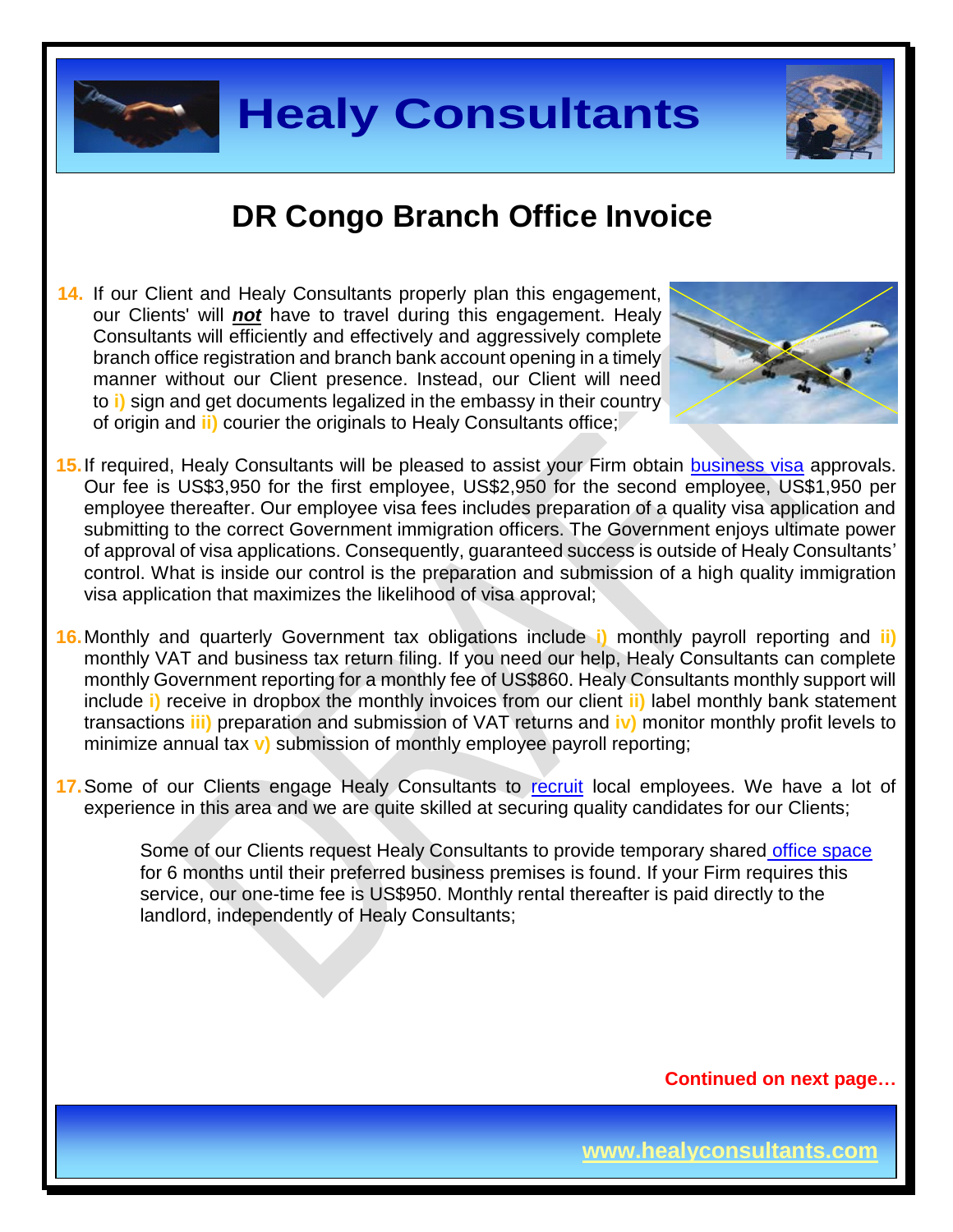

#### **18.**

- **19.**Some of our Clients require an immediate DR Congo solution. With this strategy, within a day Healy Consultants can supply our Client **i)** an existing dormant DR Congo company number and **ii)** an already approved DR Congo corporate bank account number and **iii)** a business address. Turnkey solutions are attractive to those entrepreneurs who wish to immediately close a country deal, sign a contract or invoice a customer;
- **20.**Engage Healy Consultants to [project manage \(click link\)](http://www.healyconsultants.com/project-manage-engagements/) the set up of your business in every country on the planet. We are the best in the [world \(click link\)](http://www.healyconsultants.com/best-in-the-world/) at what we do and we are a one-stop-shop for [the A to Z \(click link\)](http://www.healyconsultants.com/a-to-z-of-business-set-up/) of every country engagement;
- **21.**During the engagement, shareholders and directors documents may need to be translated into the local language before the Government and Bank approves branch office registration and corporate bank account opening respectively. Consequently, our Client should budget for possible additional translation and embassy atestation fees. Either our Client or Healy Consultants can complete this administrative task;

As always, Healy Consultants will negotiate with all third parties to eliminate or reduce additonal engagement costs. For transparency purposes, all third-party fee payments will be supported by original receipts and invoices. Examples of possible third-party payments include **i)** embassy fees **ii)** notary public costs **iii)** official translator fees;

- **22.**To assist our Clients to minimize foreign exchange costs, we offer the payment in SG\$, Euro, Pounds or US\$. Kindly let me know in which currency your Firm prefers to settle our fees and I will send an updated invoice, thank you;
- 23. Engage Healy Consultants to [project manage \(click](http://www.healyconsultants.com/project-manage-engagements/) link) the set up of your business in every country on the planet. We are the best in the [world \(click link\)](http://www.healyconsultants.com/best-in-the-world/) at what we do and we are a one-stop-shop for the A to  $Z$  (click link) of every country engagement;
- 24. As stipulated on our **business website** and in section 3 of our engagement letter, Healy Consultants will only commence the engagement following **i)** settlement of our fees and **ii)** completion and signing of our legal engagement letter;
- **25.**Healy Consultants will only incorporate your branch office after 75% of [due diligence documentation](http://www.healyconsultants.com/due-diligence/) is received by email. Healy Consultants will only open a corporate bank account after 100% of the Client's original due diligence documentation is received by courier;

**Continued on next page…**